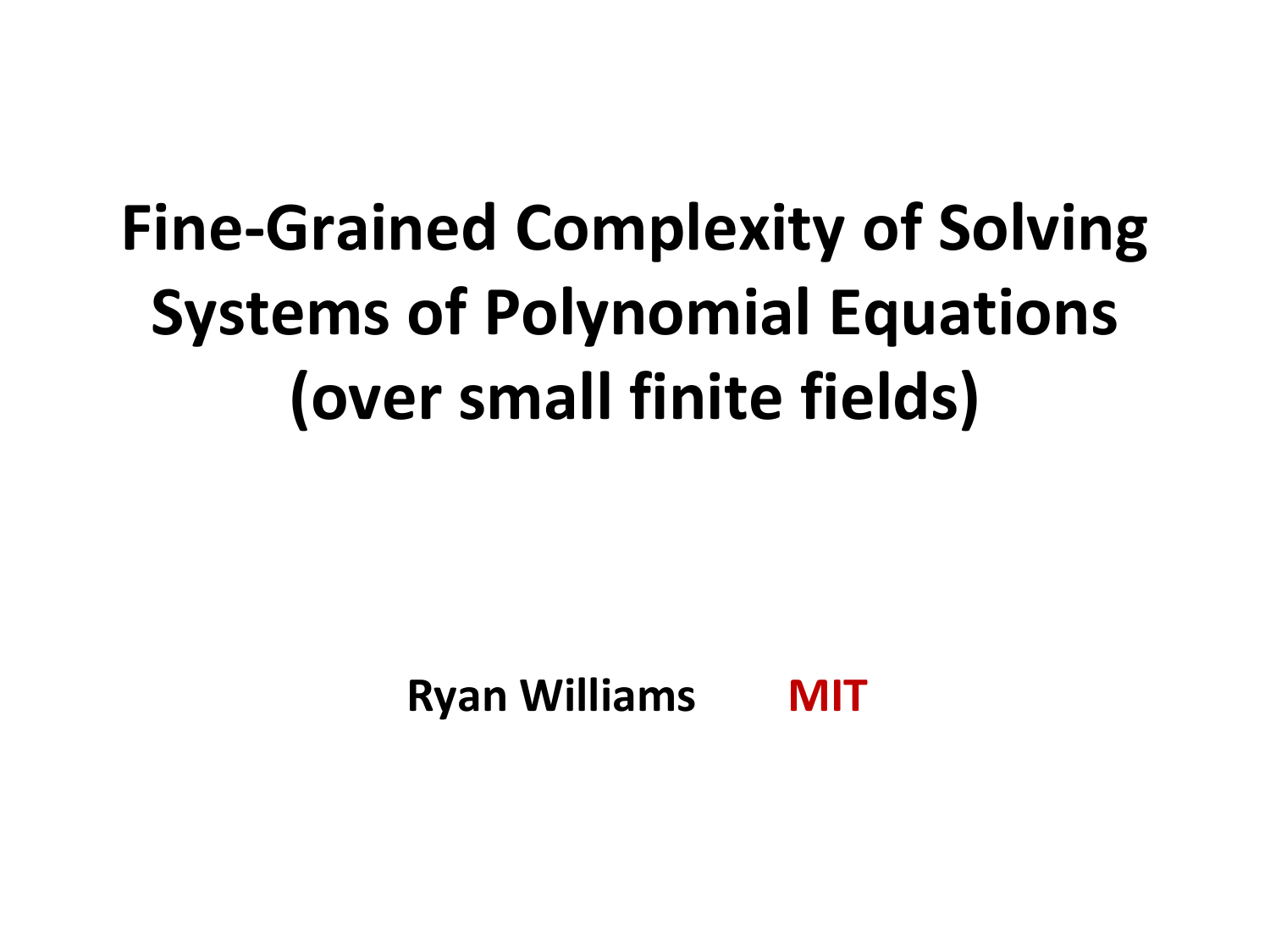## **Polynomial Systems over Finite Fields**

Let  $k \in \mathbb{Z}^+$  and  $p$  be prime.

**Degree-** $k F_p$  System Solvability (D $k$ S $p$ ) **Given:** Set S of polys  $q_1, ..., q_m \in F_p[x_1, ..., x_n]$ ,  $deg(q_i) \leq k$ **Decide:** Is  $Z(S) = \{a \in F_p^n \mid \forall i, q_i(a) = 0\}$  empty?

This talk: think of  $p$  and  $k$  as small (constant),  $n$  as large,  $p \ll k$  $D1Sp \in P$  (Gaussian elimination) **DKS** $p$  ∈ **P** for  $m = 1$  (Finding a root of one degree- $k$  polynomial) **DS** is **NP-hard (Reduction from NAE-3-SAT)** For small  $n$  and  $k$ , several algorithms are known (e.g. **[Kayal'14]** runs in  $\boldsymbol{poly(m,k^{exp(n)},log(p))}$  time) **For our case:** best algorithm for D $k$ S $p$  (up until ~2 years ago)  $\approx p^n$  $\mathsf{Thm}\left[\textsf{LPTWY'17}\right]$   $\textsf{D}\textit{kSp}$  can be solved in  $p^{n-n/O(k)}$  time (for  $p \leq 2^{\textit{O}(k)}$ )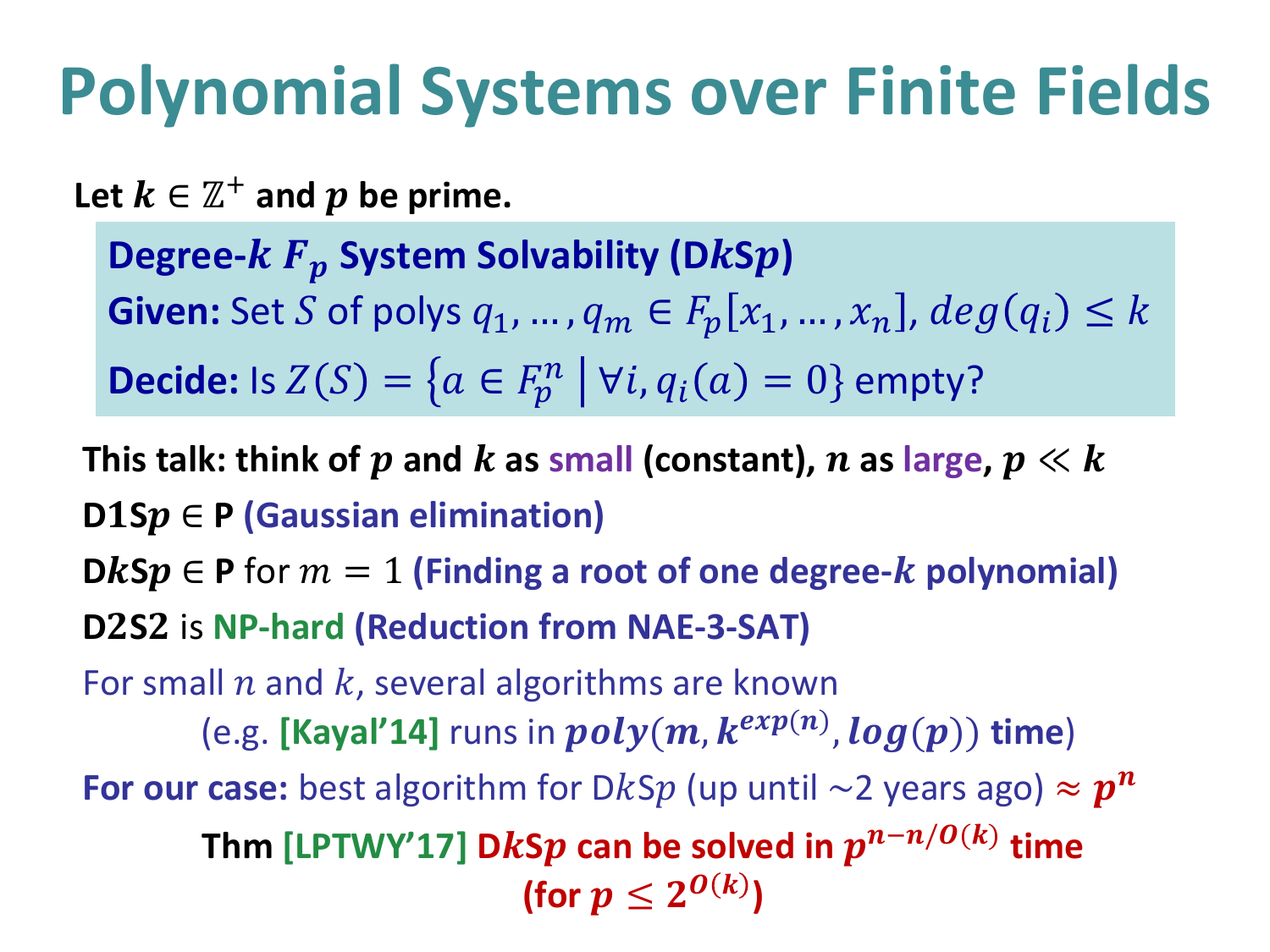**Degree-** $k$   $F_p$  System Solvability (D $k$ S $p$ ) **Given:** Set S of polys  $q_1, ..., q_m \in F_p[x_1, ..., x_n]$  Use  $\epsilon$ -biased generators to choose the polys, **Decide:** Is  $Z(S) = \{a \in F_p^n \mid \forall i, q_i(a) = 0\}$  er use mod-amplifying polys over  $\mathbb{Z}$  to compose **Derandomized Algorithm:**

Thm [LPTWY'17]  $DkSp$  can be solved in  $p^{n-n/O(k)}$  time (for  $p \leq 2^{O(k)}$ )

**General Idea: Approach the problem in a "circuit complexity way"**

Given: Set  $S = \{q_i(\vec{y}, \vec{x})\}$  with  $\delta n$  y-vars and  $n - \delta n$  x-vars ( $\delta \in (0, 1)$ ) **Define an**  $(n - \delta n)$ **-input circuit:**  $\boldsymbol{m}$ 

**Obs:** 
$$
(\exists b \in F_p^{n-\delta n}) [C_S(b) = 1]
$$
  
 $\Leftrightarrow (\exists (a, b)) [(a, b) \in Z(S)]$ 

Define an 
$$
(n - \delta n)
$$
-input circuit:

\n**Obs:**  $(\exists b \in F_p^{n-\delta n}) [C_S(b) = 1]$ 

\n $\Leftrightarrow (\exists (a, b)) [(a, b) \in Z(S)]$ 

\n $\Leftrightarrow (d, b) \in Z(S)$ 

**Lemma [Adapting Razborov-Smolensky 87/88]: Can** *randomly* **reduce to an**   $\bm{F}_{\bm{p}}$ -poly  $\bm{Q}_{\mathcal{S}}$  of degree  $\approx \bm{p}\bm{\delta n}\bm{k}$  such that for all  $\bm{b}\in \bm{F}^{\bm{n}-\bm{\delta n}}_{\bm{p}}$ ,

$$
C_S(b) = 1 \Rightarrow Pr[Q_S(b) \neq 0] > \frac{2}{3}
$$
  

$$
C_S(b) = 0 \Rightarrow Pr[Q_S(b) = 0] < \frac{1}{3}
$$

**(1) doesn't take too long for "small" (Q has degree**  $\approx pn/100$ ) (2) can be done in  $\approx p^{n-\delta n}$  time by a **divide-and-conquer approach** **Algorithm.** Set  $\delta = 1/(100k)$ . Given S, try for  $10 n \log(p)$  times: (1) Construct random  $Q_S$ . (2) Eval  $Q_S(b)$  on all  $b \in F_p^{n-\delta n}$ Return **"solution"**  $\Leftrightarrow$   $\exists b \ Q_{S}(b) \neq 0$  for  $> \frac{1}{2}$  trials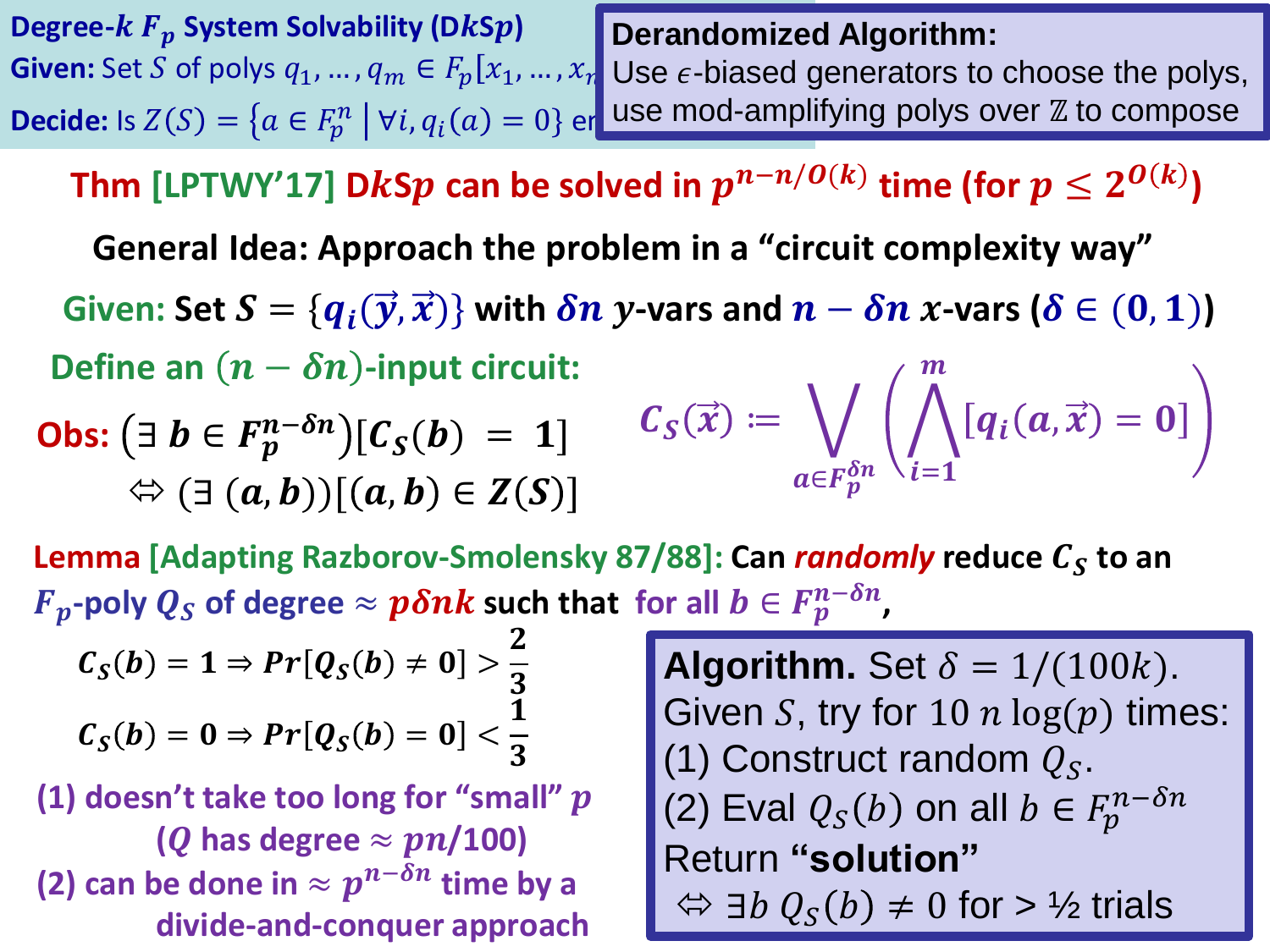## **Counting Solutions to Poly Systems**

Let  $k \in \mathbb{Z}^+$  and  $p$  be prime.

**#DS (Counting Solutions to Degree- Systems over ) Given:** Set S of polys  $q_1, ..., q_m \in F_p[x_1, ..., x_n]$ ,  $deg(q_i) \leq k$ **Output:** cardinality of  $Z(S) = \{a \in F_p^n \mid \forall i, q_i(a) = 0\}$ 

**#DS** ∈ **P (Gaussian elimination)** #D2S $p$  ∈ P for  $m = 1$  [Carlitz69, Woods98,...]  $\left[$ LPTWY'17]  $p^{n-n/O_p(k)}$ -time det. algorithm for #DkSp **#DS** is **#P-hard** (reduction from NAE-3-SAT) **#D3S2** remains **#P-hard even for**  $m = 1$  ([EK'90]) … but the reduction (from 3SAT) blows up # of variables *How hard is it to count zeroes of an*  $O(1)$ *-degree*  $F<sub>2</sub>$ *-polynomial? Might we expect a* 1.99<sup>n</sup> time algorithm? Recall: *finding* a zero of one polynomial is relatively easy!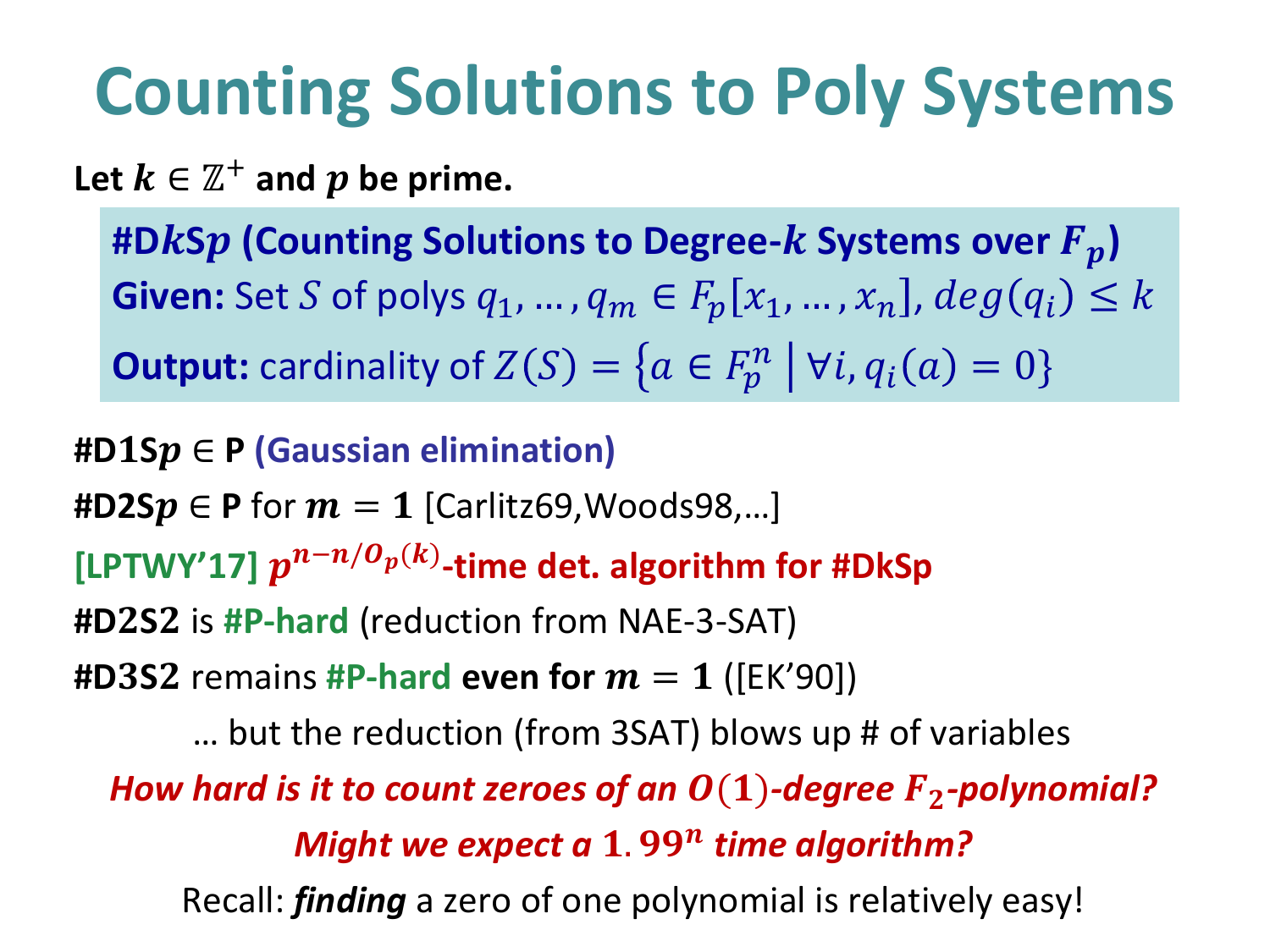### **Strong Hardness of Counting**

**Thm [with Brynmor Chapman]**

For all  $\epsilon > 0$ ,  $c > 1$ , there's a deterministic  $p^{\epsilon n}$ -time reduction from  $\#DkSp$  with  $n$  vars and  $cn$  polynomials

**to** counting zeroes of **ONE** degree- $O(ck/\epsilon)$  poly with *n* vars

**Corollary** Counting solutions to a system of degree-k polynomials *is fine-grained equivalent to*

counting solutions to **one** degree- $O(k)$  polynomial!

**YAARS (Yet Another Approach to Refuting SETH?)** To solve  $k$ -SAT in  $1$ .  $999^n$  time, it suffices to count the **zeroes of a given**  $O_k(1)$ **-degree polynomial in** *n* **variables**  $\bm{o}$ **ver**  $\bm{F}_2$ , in  $\bm{O}(1.99^n)$  time.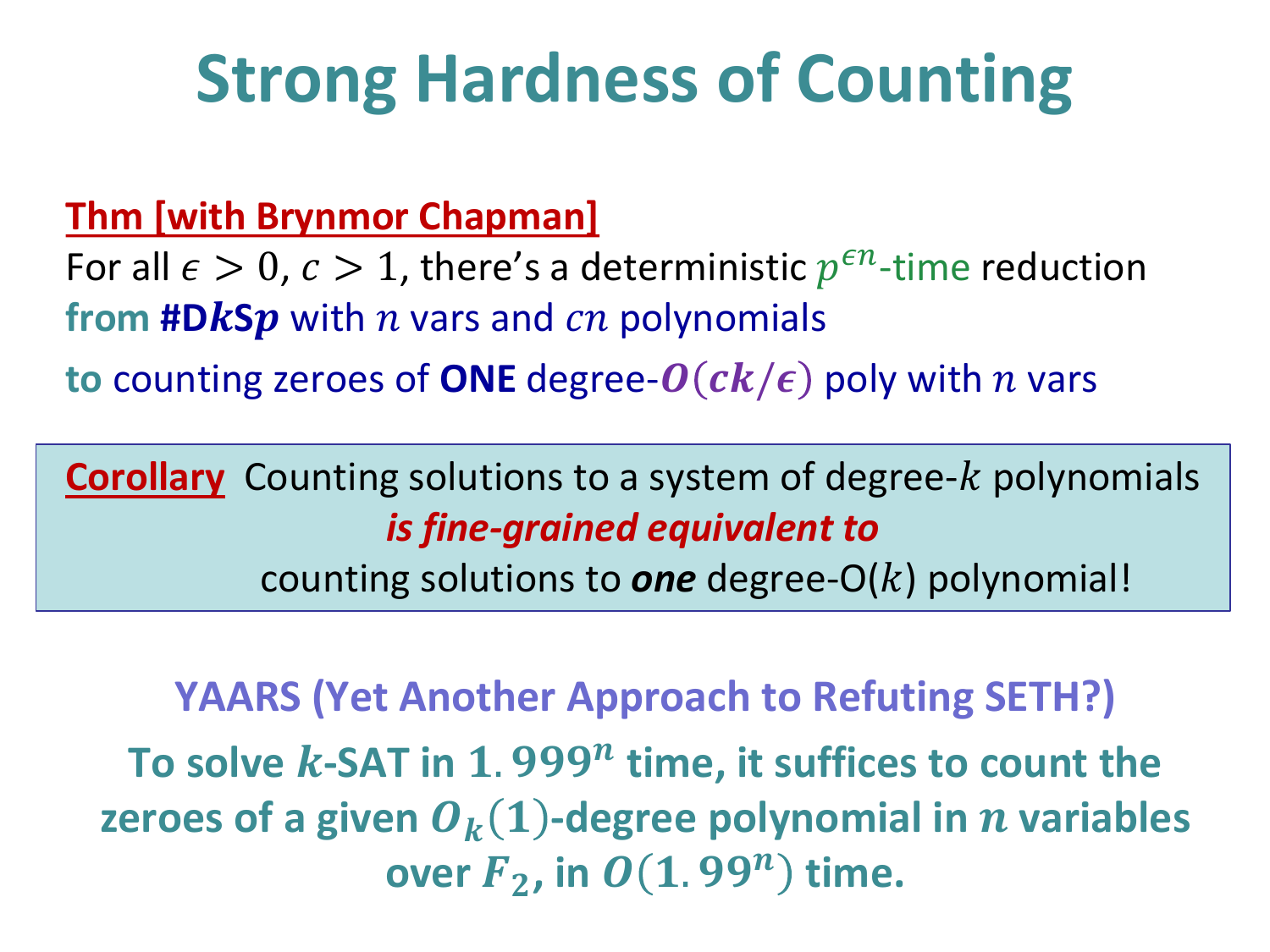Thm For all  $\epsilon > 0$ , there's a det.  $p^{\epsilon n}$ -time reduction **from #D** $\mathbf{k}$ **Sp** with  $n$  vars and  $cn$  polynomials

**to** counting zeroes of **ONE** degree- $O(ck/\epsilon)$  poly with *n* vars

First, assume the number of polynomials in our system is  $m = \epsilon n$ 

| <b>Reduction:</b> | Input $q_1, , q_{\epsilon n}$                     |                          |  |
|-------------------|---------------------------------------------------|--------------------------|--|
|                   | Let $\{v_1, , v_p\epsilon n\} = F_p^{\epsilon n}$ |                          |  |
|                   | $Z := 0, N := 0$                                  |                          |  |
|                   | For all $i = 1, , p^{\epsilon n}$ ,               |                          |  |
|                   | set $P_i(x) := \sum_j v_i[j] \cdot q_j(x)$        | $\leftarrow$ degree $k$  |  |
|                   | $Z = Z +$ (#zeroes of $P_i(x)$ )                  | $\leftarrow$ oracle call |  |
|                   | $N = N +$ (#zeroes of $1 - P_i(x)$ )              | $\leftarrow$ oracle call |  |
|                   | <b>Output</b> $(Z - N)/p^{\epsilon n}$            |                          |  |

**Analysis:** Let  $A = \{a \mid \forall i, q_i(a) = 0\}$  be the set of solutions to the system *Every*  $a \in A$  is a zero of  $P_i$ , and not of  $1 - P_i$ , for all  $i$ *Every*  $a \in A$  contributes 1

*Every*  $a \notin A$  is a zero of  $P_i$  for *exactly*  $1/p$  of the  $i$ , and is a zero of  $1-P_i$  for *exactly*  $1/p$  *of the*  $i$ 

*Every*  $a \notin A$  contributes 0

**So under our assumption, the output is the correct count!**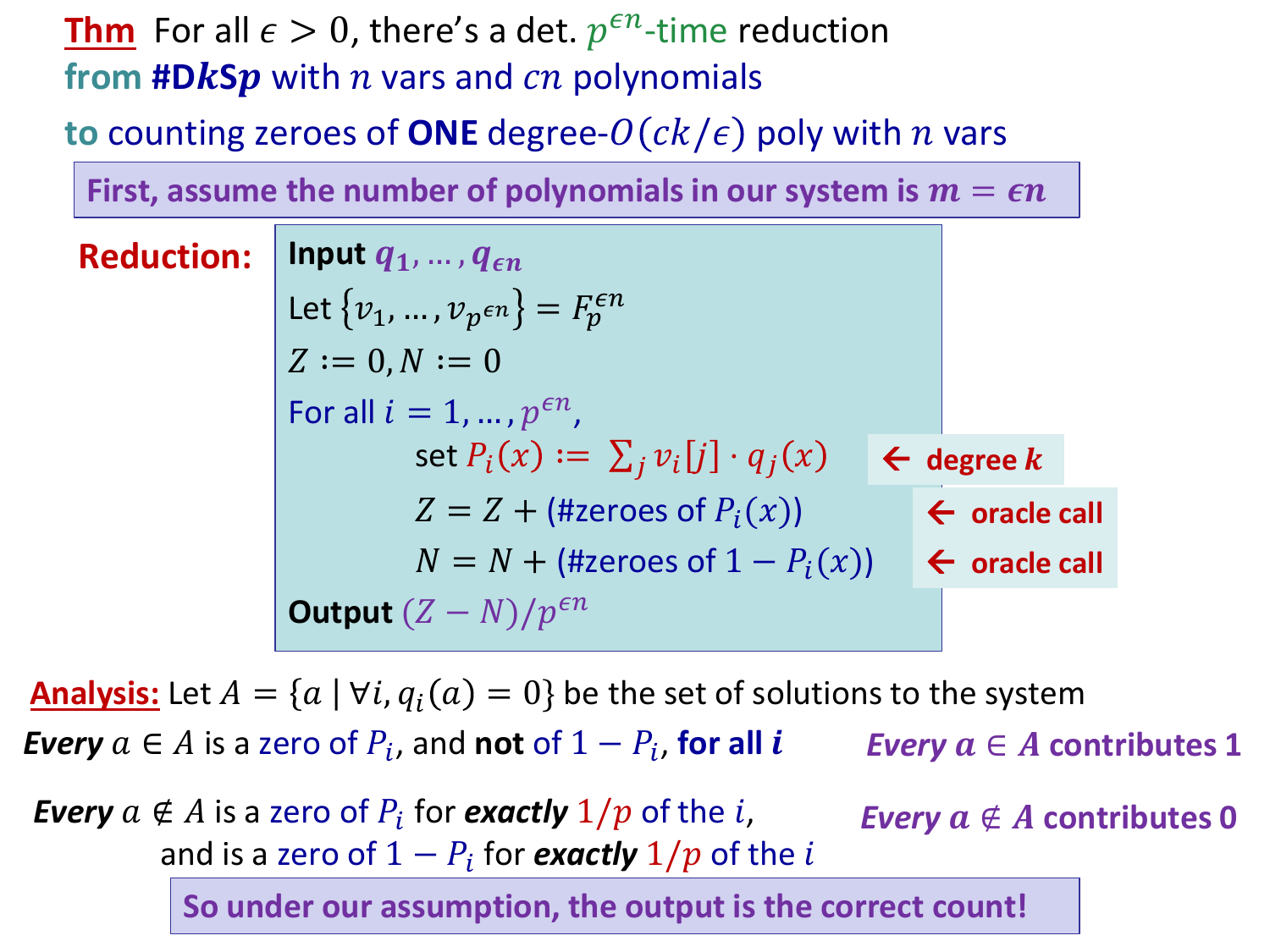Thm For all  $\epsilon > 0$ , there's a det.  $p^{\epsilon n}$ -time reduction from  $\text{#D}$ *kSp* with *n* vars and *cn* polynomials

**to** counting zeroes of **ONE** degree- $O(ck/\epsilon)$  poly with *n* vars

Now we reduce to the case where the number of polys =  $\epsilon n$  ...

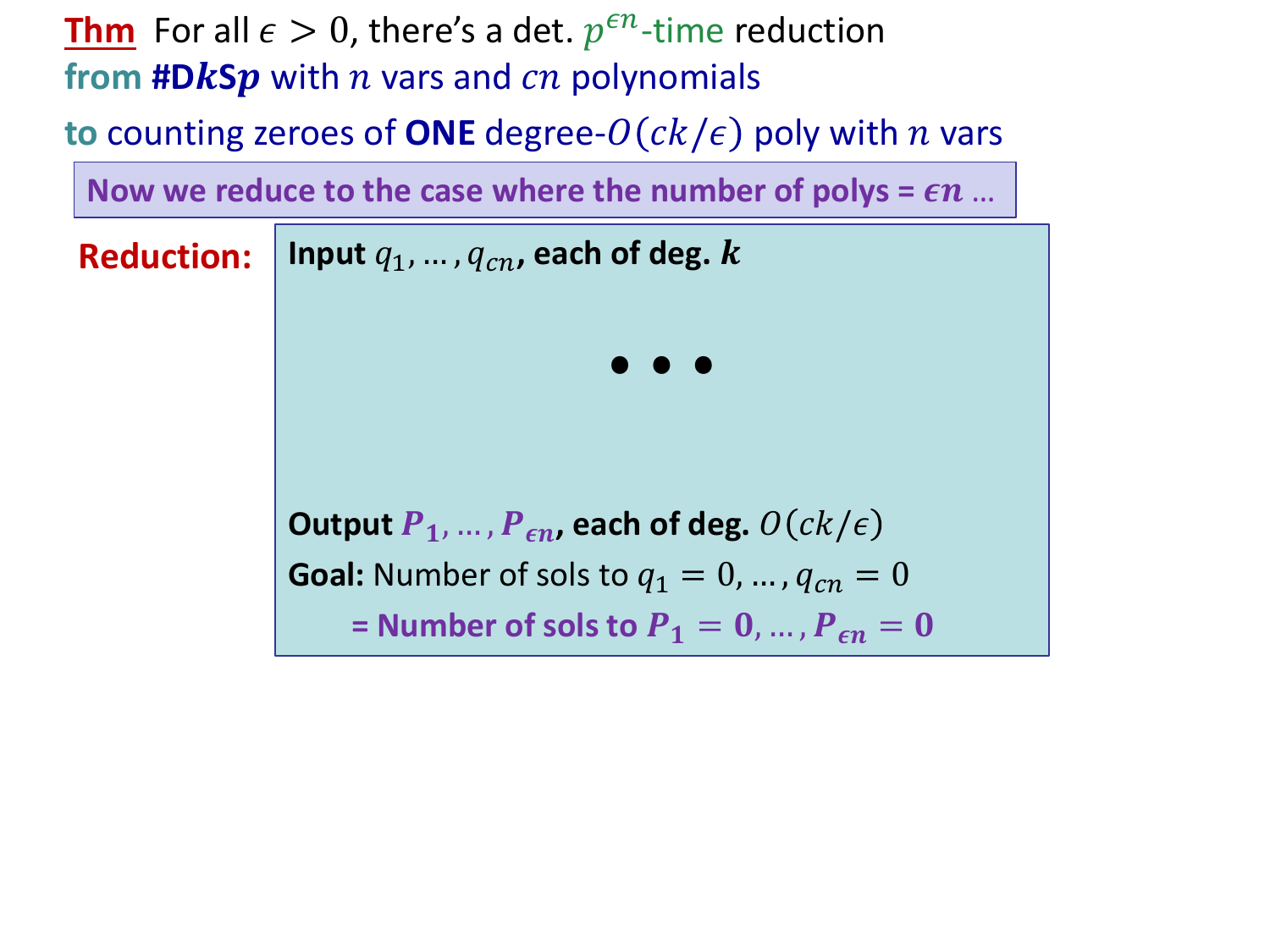Thm For all  $\epsilon > 0$ , there's a det.  $p^{\epsilon n}$ -time reduction **from**  $\#DkSp$  with *n* vars and *cn* polynomials

**to** counting zeroes of **ONE** degree- $O(ck/\epsilon)$  poly with *n* vars

Now we reduce to the case where the number of polys =  $\epsilon n$  ...

**Reduction:** 

**First try:**

Input  $q_1, ..., q_{cn}$ , each of deg.  $\boldsymbol{k}$ Partition the set of polys into groups  $G_1, ..., G_{\epsilon n}$ , where each  $G_i$  has  $\boldsymbol{O}(\boldsymbol{c}/\boldsymbol{\epsilon})$  polys. **For all**  $i = 1, ..., \epsilon n$  $P_i(x) \coloneqq 1 - \prod_{q_j \in G_i} (1 - q_j(x)^{p-1})$ Output  $P_1, ..., P_{\epsilon n}$ , each of deg.  $O(c k p / \epsilon)$ **Goal:** Number of sols to  $q_1 = 0, ..., q_{cn} = 0$ = Number of sols to  $P_1 = 0, ..., P_{\epsilon n} = 0$ ← Simple version with **degree**  $O(ckp/\epsilon)$ 

**<u>Analysis:</u>** For all  $a \in F_p^n$ , and all  $i$ ,  $P_i(a) = 0$  ⇔ for all  $q_j \in G_i$ ,  $q_j(a) = 0$ 

So  $\alpha$  is a solution to the original system  $\Leftrightarrow \alpha$  is a solution to the new system!

**Final Reduction:** Run the above reduction to get  $\epsilon n$  polys, then run the reduction from the previous slide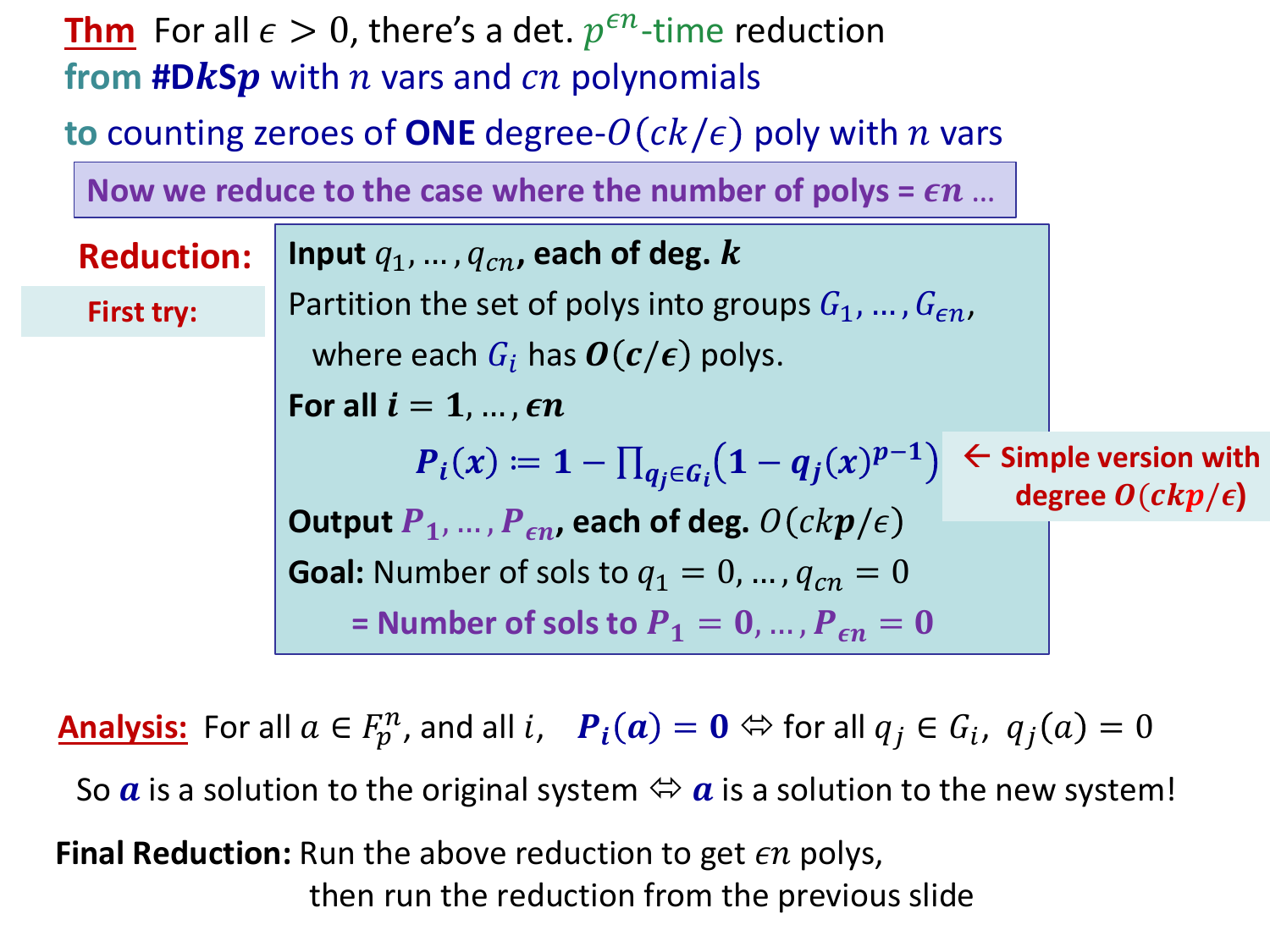Thm For all  $\epsilon > 0$ , there's a det.  $p^{\epsilon n}$ -time reduction **from**  $\#DkSp$  with *n* vars and *cn* polynomials

**to** counting zeroes of **ONE** degree- $O(ck/\epsilon)$  poly with *n* vars

Now we reduce to the case where the number of polys =  $\epsilon n$  ...

**Reduction:** 

Input  $q_1, ..., q_{cn}$ , each of deg.  $\boldsymbol{k}$ Partition the set of polys into groups  $G_1, ..., G_{\epsilon n}$ , where each  $G_i$  has  $\boldsymbol{O}(\boldsymbol{c}/\boldsymbol{\epsilon})$  polys. **For all**  $i = 1, ..., \epsilon n$  $P_i(x) \coloneqq 1 - \prod_{p_j \in G_i} (1 - q_j(x)^{p-1})$ Output  $P_1, ..., P_{\epsilon n}$ , each of deg.  $O(c k p / \epsilon)$ **Goal:** Number of sols to  $q_1 = 0, ..., q_{cn} = 0$ = Number of sols to  $P_1 = 0, ..., P_{\epsilon n} = 0$ 

#### To improve the degree of the reduction to  $O(ck/\epsilon)$ :

**Brynmor's Lemma:** Given  $2^t$  polynomials  $\{q_i\}$  of degree  $d$  over any prime field  $F_p$ , we can construct a polynomial  $\boldsymbol{P}$  of degree  $\boldsymbol{2^t d}$  so that for all  $a \in F_p^n$  ,

 $P(a) = 0 \Leftrightarrow$  for all j,  $q_i(a) = 0$ 

**No dependence on** . **Degree upper bound is tight!**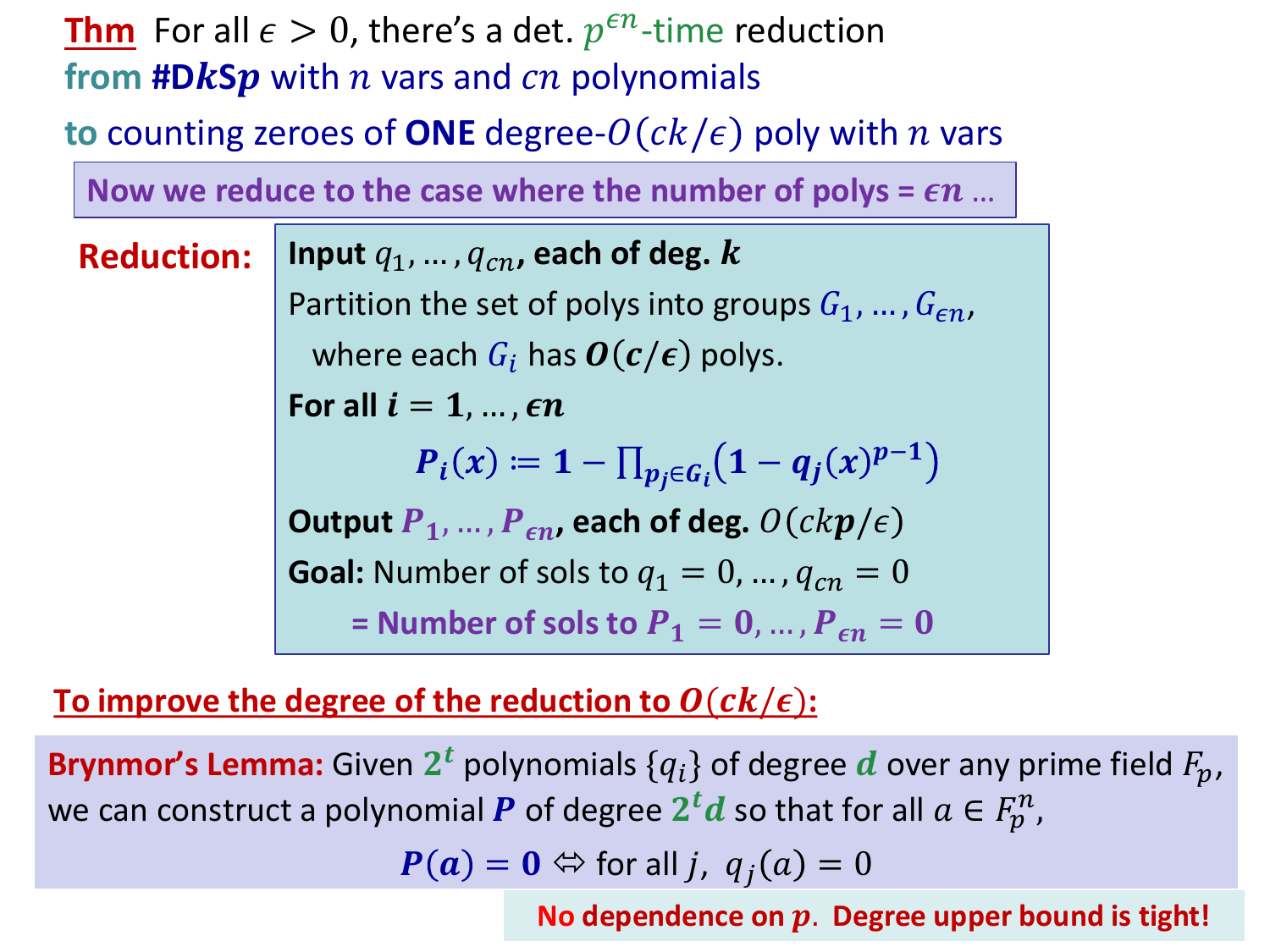**Brynmor's Lemma:** Given  $2^t$  polynomials  $\{q_i\}$  of degree  $d$  over any prime field  $F_p$ , we can construct a polynomial  $\boldsymbol{P}$  of degree  $\boldsymbol{2^t d}$  so that for all  $a \in \mathit{F}_p^n$  ,

 $P(a) = 0 \Leftrightarrow$  for all j,  $q_i(a) = 0$ 

**No dependence on** . **Degree upper bound is tight!**

**Proof:** WLOG  $p > 2$ . Induction on  $t$ . Base case  $(t = 0)$  is trivial. By induction, there are polynomials  $f$  and  $g$  of degree  $2^{t-1}d$ such that  $f(a) = g(a) = 0 \Leftrightarrow$  for all *j*,  $q_i(a) = 0$ (apply  $f$  to half of the system, and  $g$  to the other half).

Let  $\beta \in F_p - \{0\}$  so that  $\beta$  is not a perfect square (not a QR mod p). Take  $P(x)$  =  $f^2(x) - \beta g^2(x)$ . Note P has degree  $2^t d$ . Let  $a \in F_p^n$ . Since  $\beta$  is a  $not$  a QR mod p, either  $\beta g^2(a)$  = 0, or  $\beta g^2(a)$  is a (nonzero) non-QR mod p. On the other hand, either  $f^2(a)$  is 0 or it is a (nonzero) QR mod p. It follows that  $P(a) = 0$  iff  $f^2(a) = \beta g^2(a) = 0$  iff  $f(a) = g(a) = 0$ .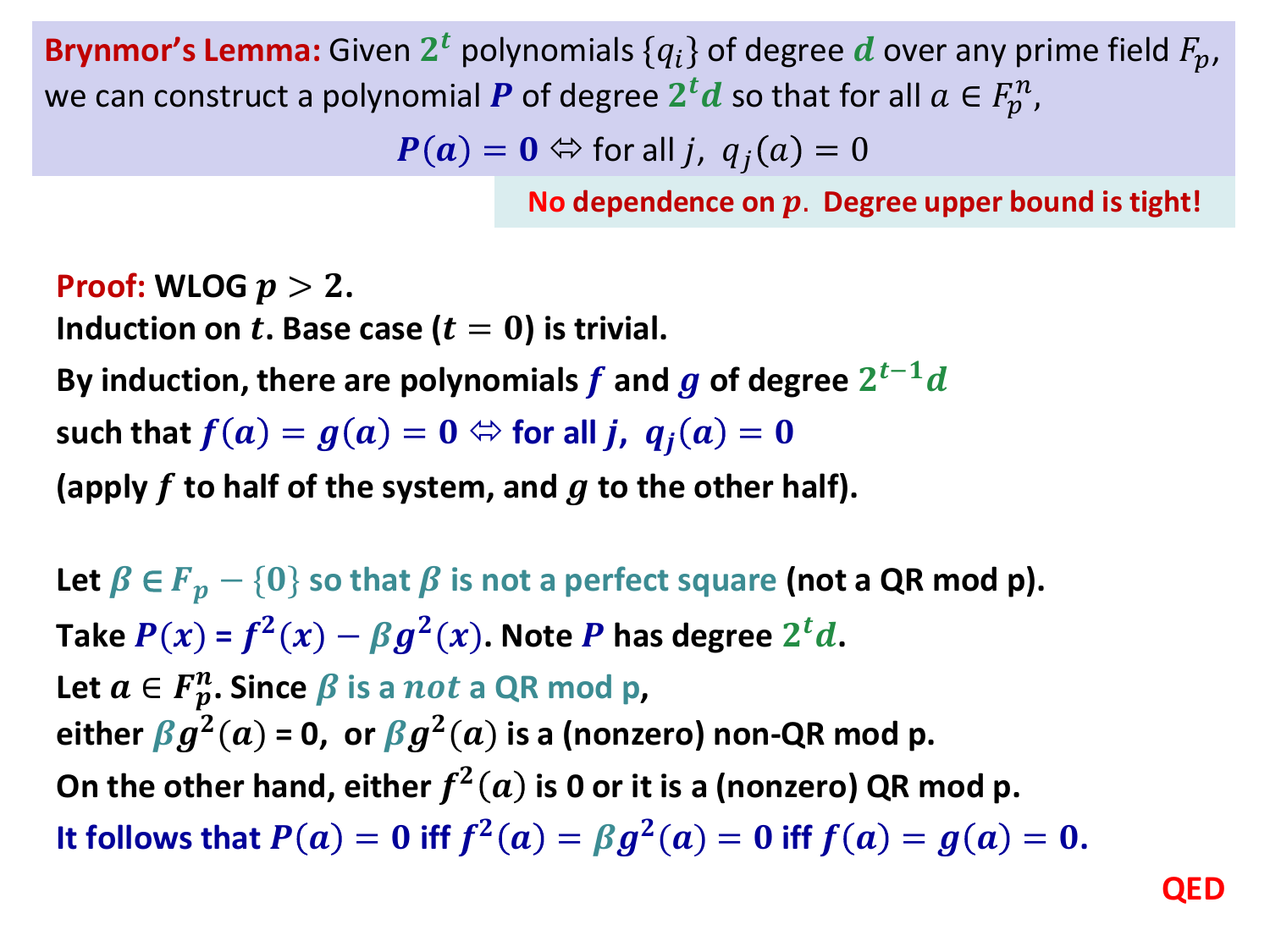### **(Unconditional) Lower Bounds from Fine-Grained Counting**

 $\sum$ ∘  $\textit{POLYd[p]}$ :

**Real-valued linear combinations** of functions  $f: \{0,1\}^n \rightarrow \{0,1,\ldots,p-1\}$ where for every f there is a degree-d polynomial  $q(x)$  such that  $\forall x \in \{0,1\}^n$ ,  $f(x) = q(x)$  mod  $p$ 

**Case of**  $d = 2$ ,  $p = 2$  is already very interesting!

**Compelling Conjecture ["Degree-Two Uncertainty Principle"]:**   $\boldsymbol{AND}$  (on  $\boldsymbol{n}$  inputs) requires  $\boldsymbol{n}^{\boldsymbol{\omega}(1)}$ -size  $\sum$ ∘  $\boldsymbol{POLY2}[2]$ 

> **Known: AND** requires Ω(2<sup>n</sup>)-size ∑º POLY1[2  $\boldsymbol{AND}$  has  $\mathrm{O}(2^{n/2})$ -size  $\sum$ ∘  $\boldsymbol{POLY2}[2]$

**No non-trivial lower bounds were known for**  $\sum \circ \textbf{POLY2[p]}$ 

**Using algorithm for #D** $d$ **S** $p$ :  $\textbf{Thm}$  [W'18]  $\forall d, k, \forall p$  prime,  $\exists f_k \in \mathit{NP}$  without  $n^k\text{-size} \sum \circ \mathit{POLYd}[p]$ 

> **Recall: It is a** *major* **open problem to prove**  $\exists f \in \mathit{NP}$  without  $n^k$ -size (unrestricted) circuits